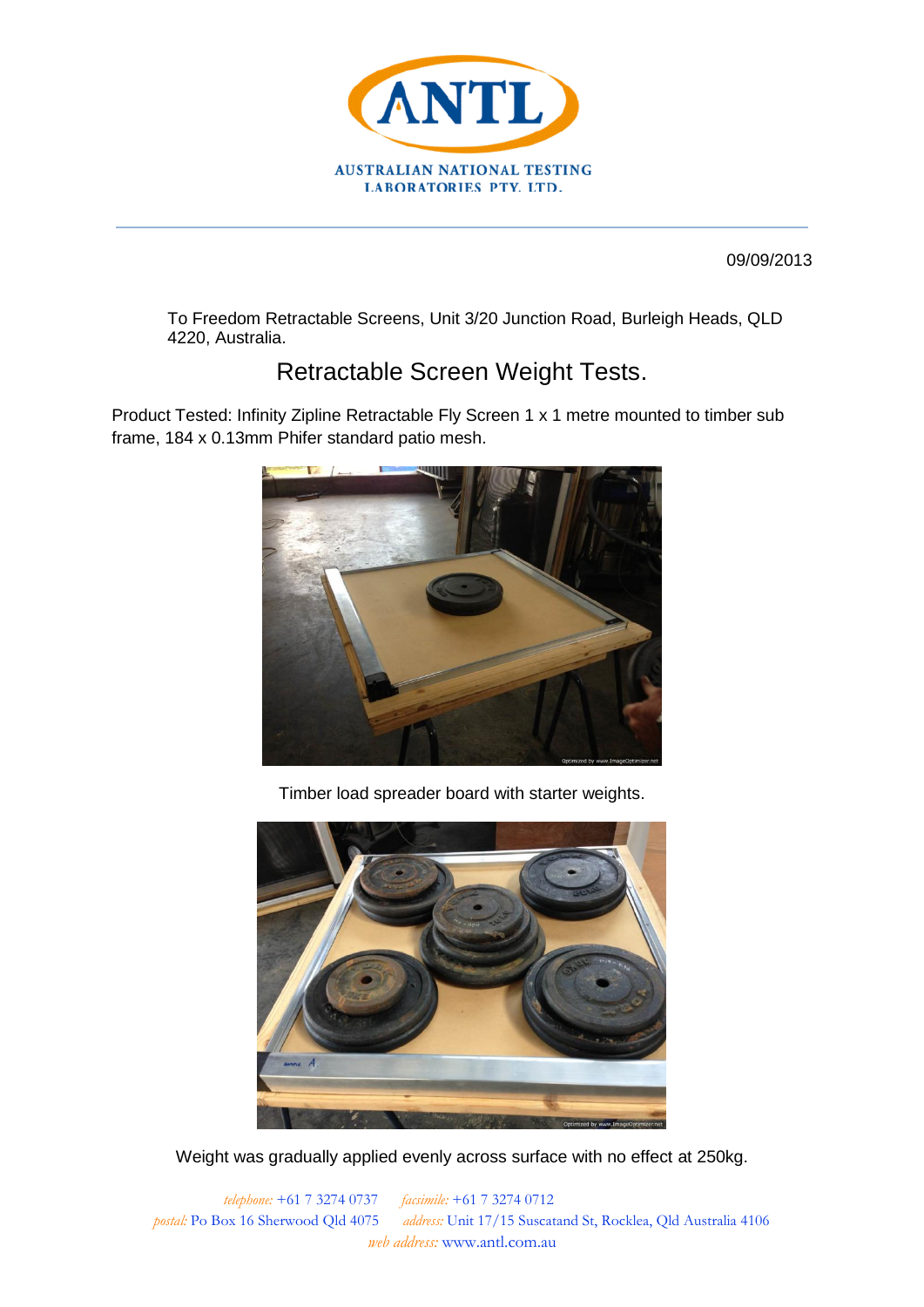

LABORATORIES PTY. LTD.



Sample A under test.



Sample B under test.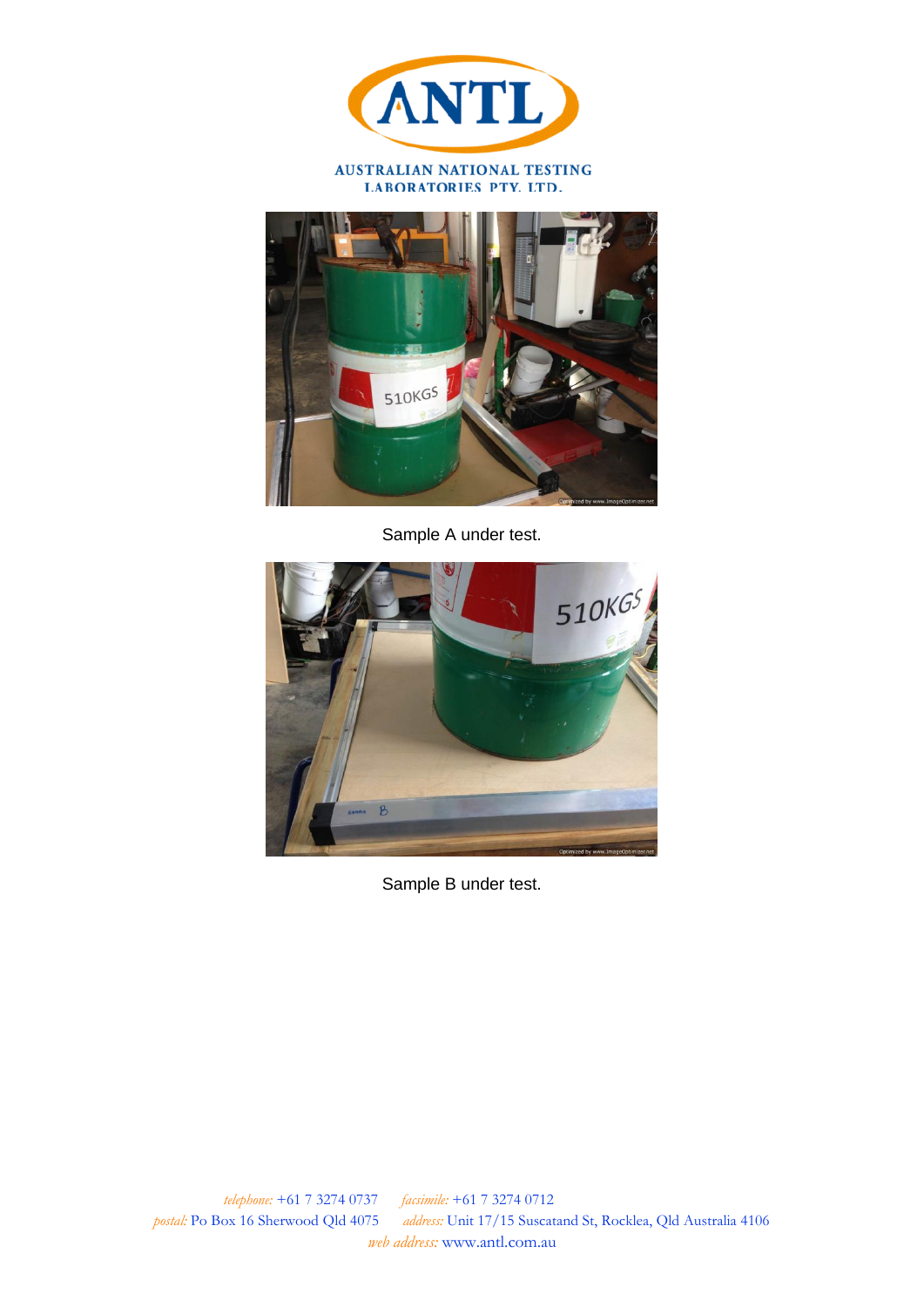

LABORATORIES PTY. LTD.



Sample C under test.



Maximum stretch of material with full load applied of 590kg.

*telephone:* +61 7 3274 0737 *facsimile:* +61 7 3274 0712 *postal:* Po Box 16 Sherwood Qld 4075 *address:* Unit 17/15 Suscatand St, Rocklea, Qld Australia 4106 *web address:* www.antl.com.au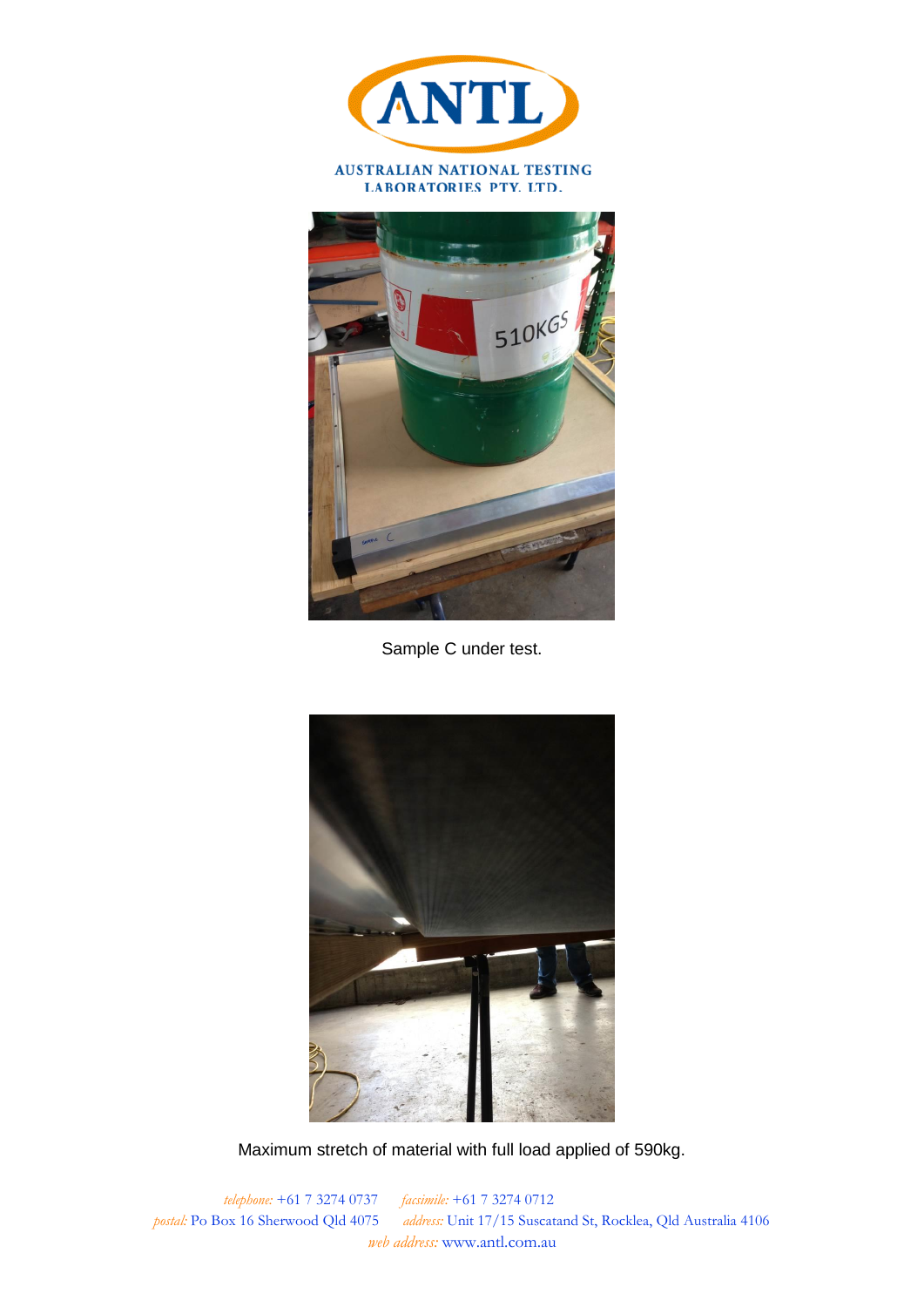

## **Load Tests**

| Load kg | Sample A    | <b>Sample B</b> | Sample C    |
|---------|-------------|-----------------|-------------|
| 50      | <b>PASS</b> | <b>PASS</b>     | <b>PASS</b> |
| 100     | <b>PASS</b> | <b>PASS</b>     | <b>PASS</b> |
| 150     | <b>PASS</b> | <b>PASS</b>     | <b>PASS</b> |
| 200     | <b>PASS</b> | <b>PASS</b>     | <b>PASS</b> |
| 250     | <b>PASS</b> | <b>PASS</b>     | <b>PASS</b> |
| 300     | <b>PASS</b> | <b>PASS</b>     | <b>PASS</b> |
| 350     | <b>PASS</b> | <b>PASS</b>     | <b>PASS</b> |
| 400     | <b>PASS</b> | <b>PASS</b>     | <b>PASS</b> |
| 450     | <b>PASS</b> | <b>PASS</b>     | <b>PASS</b> |
| 510     | *FAIL       | <b>PASS</b>     | <b>PASS</b> |
| 590     |             | <b>PASS</b>     | <b>PASS</b> |

Note: Failure at 510 kg of the ratcheting mechanism, the material was still intact.

The load was applied in stages by evenly spreading weights across the timber surface, and observations made after each additional load was added. The size of the tested area was 895mm x 945mm giving a contact surface area of  $0.845m^2$ .

for

\_\_\_\_\_\_\_\_\_\_\_\_\_\_\_\_\_\_\_\_\_\_\_\_\_\_\_\_\_\_\_\_\_\_\_\_

**Signature** Jeffrey I. Profke CEO of ANTL